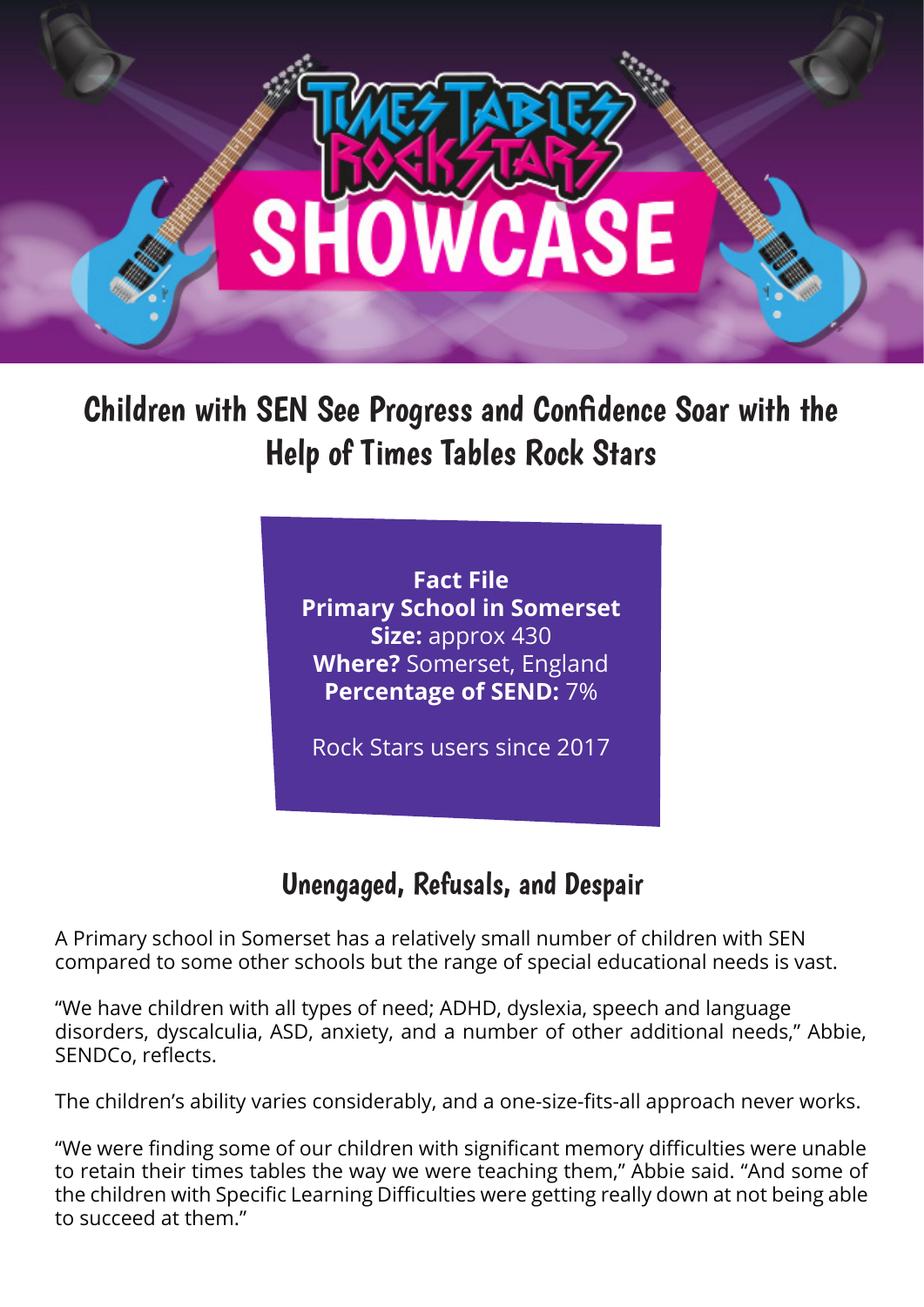This despondency towards their times tables was having a knock-on impact on their confidence in all other areas of maths.

"Some of our children with social, emotional, and mental health needs were completely unengaged with learning their times tables and would refuse to do them in class and we'd find they wouldn't be learning them at home either," Abbie said.

"The children love the competitiveness of it. They've really engaged with it and they even love doing it at home to get more coins."

## An Inclusive Programme for Everyone

Since using Times Tables Rock Stars, the Key Stage 2 students have truly embraced the fun nature of this program and dedicate lesson time to it fully.

"We have an ICT suite that classes visit and we also have iPads and laptop banks available," Abbie said.

"The children absolutely love to battle each other in their class. And even those children who find their times tables difficult or who are slower than their friends, give it a good go. I think they get swept up in the excitement."

Abbie likes that all children can access Times Tables Rock Stars and students can develop at their own pace…

"It makes a difference to their confidence that their peers can't see what level they're on," Abbie said. "As they get older they become more aware of their differences and it's just one less thing they have to worry about."

"Some of our dyslexic and dyscalculic children have gone from scoring 1 in the autumn term to scoring 19 in term<br>3, which is amazing."